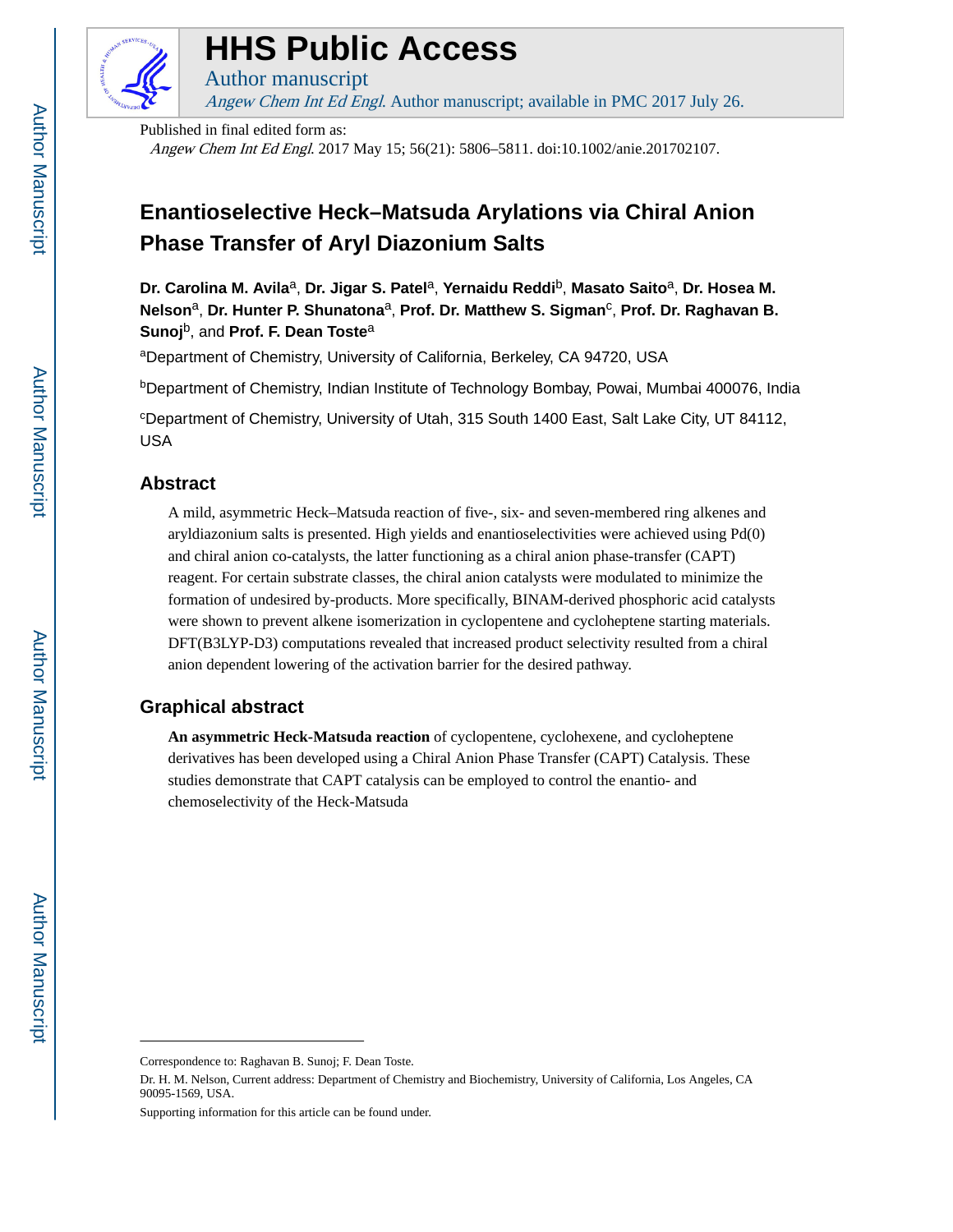

## **Keywords**

Heck; Matsuda; Heck reaction; Chiral Anion Phase-Transfer Catalysis; Palladium; BINAMderived phosphoric acid

> The Heck–Matsuda arylation reaction<sup>[1]</sup> (Scheme 1) offers notable advantages over traditional cross-coupling chemistry.<sup>[2]</sup> Aryl diazonium salts, easily prepared from the corresponding anilines,  $[3]$  are much more reactive than their aryl halide and sulfonate counterparts.<sup>[4]</sup> Thus, reactions can typically be performed under milder conditions.<sup>[2b,5]</sup> Additionally, oxidation-sensitive ligands are not required, avoiding the need for rigorous exclusion of oxygen.<sup>[5]</sup> However, enantioselective variants of the Heck–Matsuda reaction are rare, largely because commonly employed chiral phosphine ligands are incompatible with diazonium salts.[6]

The groups of Correia<sup>[7]</sup> and Sigman<sup>[8]</sup> have addressed this challenge through the use of chiral bisoxazoline and pyridine oxazoline ligands, respectively. Correia and co-workers have developed arylative desymmetrizations of both cyclic and acyclic olefins (Scheme 1a), while the Sigman group has reported highly enantio and regioselective arylations of acyclic alkenyl alcohols of various chain lengths using a redox-relay strategy (Scheme 1b).<sup>[9]</sup> As an alternative approach, we envisioned the use of chiral anion phase transfer catalysis (CAPT) (Scheme  $2$ ).<sup>[10–12]</sup> In this strategy, an insoluble diazonium salt is transported into organic solution via anion exchange with a lipophilic phosphate salt to produce ion-pair **1**. [11a,12] After oxidative addition by a Pd(0) species and loss of  $N_2$ , the chiral phosphate remains as a counterion to the resulting cationic  $Pd(II)$  intermediate  $[2,11b]$  Migratory insertion of the olefin then provides intermediate **3**. This step is rendered enantioselective by virtue of the associated chiral anion.[11a] β-hydride elimination and olefin disassociation affords desired product **4** and Pd-hydride **5**. We envisioned **5** undergoing formal reductive elimination via two plausible pathways, either by deprotonation by the phosphate counterion (shown in Scheme 2) or by the inorganic base present in the mixture. Both pathways regenerate Pd(0) and chiral phosphate co-catalysts.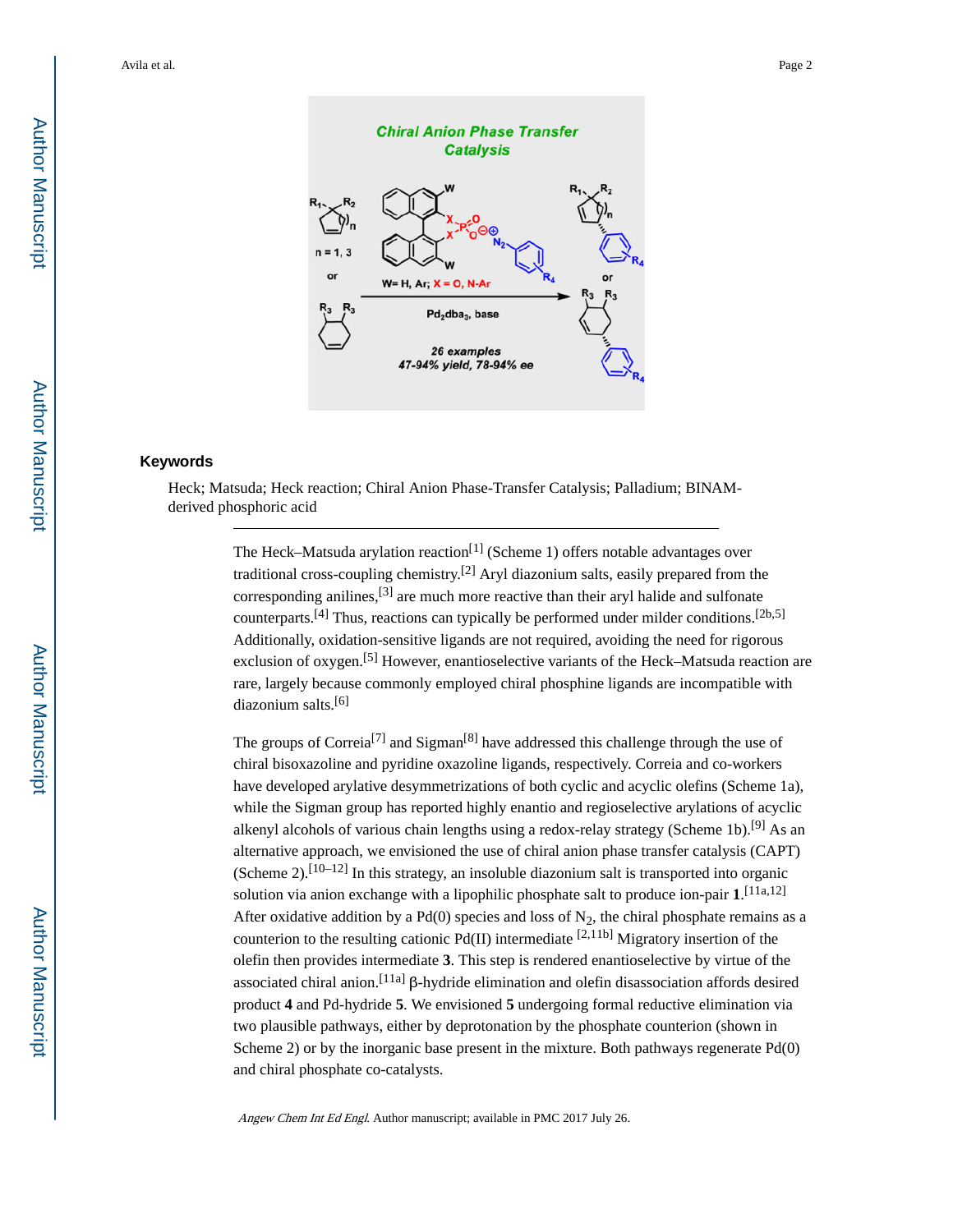Notably, the outlined mechanism posits that the chiral anion is associated with the cationic palladium catalyst throughout the catalytic cycle. This hypothesis implies that the anion might be leveraged to mediate reactivity and selectivity arising from any or all of the elementary steps in the catalytic cycle. More specifically, alkene isomerization position by a palladium hydride intermediate (**5**), which has been previously noted as an issue of the Heck-Matsuda reaction of unactivated cyclic alkenes,<sup>[4b,13]</sup> might be subject to anion control. However, while the number of examples of chiral phosphate anion-controlled enantioselectivity is rapidly increasing, the use of these anions to influence reaction outcomes beyond enantioselectivity remains rare.<sup>[14]</sup> Herein, we demonstrate that CAPT catalysis can be employed to control the enantio- and chemoselectivity of the Heck-Matsuda reaction.

To test the viability of the hypothesis outlined above, cyclopentene **6** was treated with 5 mol % Pd<sub>2</sub>dba<sub>3</sub>, 1.4 equivalents of phenyldiazoniumtetrafluoroborate, 6 equivalents of Na<sub>2</sub>CO<sub>3</sub>, and 10 mol% **7a** as a phase-transfer catalyst in toluene. Under these conditions the desired product was formed in good yield and with a significant level of enantioselectivity (Table 1, entry 1). After examining various non-polar solvents, catalysts, inorganic bases, and reaction temperatures, the optimal results were obtained using a 3:2 mixture of benzene and MTBE as solvent,  $K_2CO_3$  as the inorganic base, and H8-TCYP (**7a**) as the chiral anion at 10 °C (Table 1, entry 8). Notably, the reaction did not proceed in the absence of a phase-transfer catalyst (Table 1, entry 5) and was slowed in the absence of base, while, affording product in diminished enantioselectivity (Table 1, entry 6). These results are consistent with the proposed phase-transfer mechanism.

With an optimized set of conditions in hand, the scope of the aryl diazonium salt was examined (Table 2). Generally, substitution at the *meta*- and *para*- positions of this reagent was well-tolerated, affording products in good yields and enantioselectivities. Specifically, strongly electron-donating groups (Table 2, **8d–e**), and electron-withdrawing groups (Table 2, **8b–c**) were viable under the optimized reaction conditions. Disubstitution of the aryl diazonium salt was also well-tolerated (Table 2, **8f** and **8i**). In contrast, while high enantioselectivity was obtained with an ortho-substituted diazonium, the yield was diminished (Table 2, **8j**). Notably, enantioselectivities using various aryl diazonium salts under CAPT catalysis compare favorably with those previously reported for this class of substrate.[7a]

Given the results for disubstituted cyclopentene derivatives, we sought to expand the scope to mono-substituted analogues, with the aim of achieving high diastereo- and enantioselectivity. When cyclopentene **9** was subjected to the phase-transfer Heck–Matsuda conditions, the desired product was obtained as a single diastereomer in moderate enantioselectivity. Slight modification of reaction conditions, namely altering the inorganic base to  $Cs_2CO_3$ , improved the enantioselectivities up to 90% ee (Table 3). Substitution of the aryl diazonium salt with an electronically diverse set of substituents was well tolerated.

Examination of additional cyclopentene derivatives revealed divergent reactivity using spirocyclic substrates. For instance, reaction of olefin **11**, using BINOL-derived phosphoric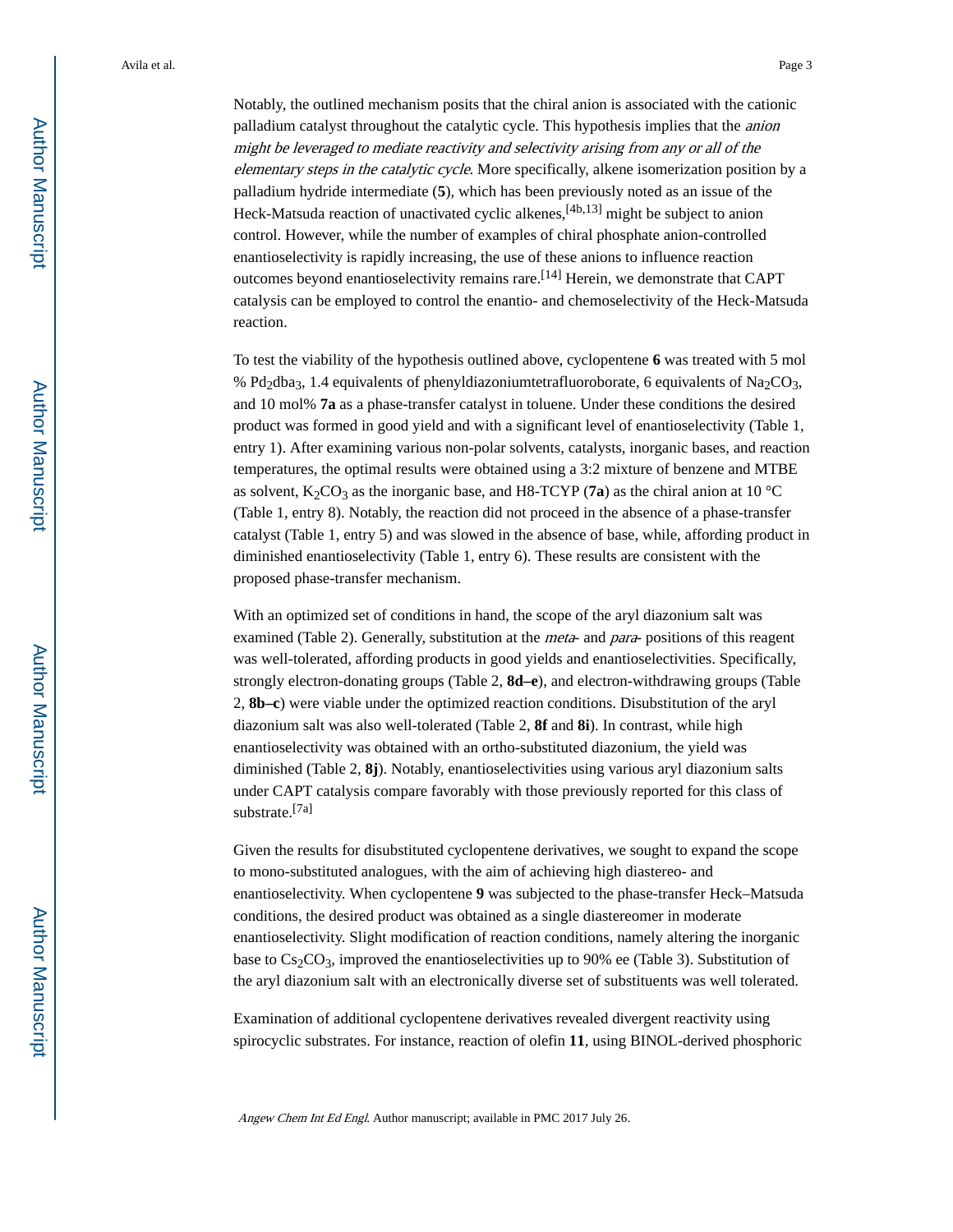acid as a catalyst **7a**, produced a 3:2 mixture of the desired product **12** and isomerized starting material **13** (Table 4, entry 1).

Alkene isomer **13** likely arises from coordination of Pd-hydride **5** (Figure 1) to **11** followed by migratory insertion and β-hydride elimination. To inhibit this undesired isomerization pathway, we hypothesized that a more basic counterion would increase the rate of reductive elimination, thus decreasing the lifetime of the cationic Pd-hydride. A variety of chiral phosphoric acids with a more electron rich binapthyl diamine (BINAM) backbone were prepared.[12b,15] When **11** was subjected to the same reaction conditions, but with BINAMderived phosphoric acids (BDPA, **7g-k**) as the catalyst, the desired product was generated without isomerization of starting material (Table 4, entries 2–8).

Furthermore, examination of BDPA catalysts with different N-aryl substituents and reoptimization of reaction conditions, allowed for the selective formation of the desired Heck-Matsuda adduct in good yield and high enantioselectivity (Table 4, entry 8). Various aryl diazonium salts were viable coupling partners using these conditions with enantioselectivities up to 92% (Table 5).<sup>[16]</sup>

Having established BDPAs as catalysts for the CAPT Heck-Matsuda reaction, we turned our attention to larger ring systems that had previous given low selectivity with either traditional ligands [7a] or BINOL-derived catalysts. To this end, tetrahydrophthalimide derivative **14**  was subjected to CAPT conditions. The reaction of **14**, using **7a** as the catalyst, provided the Heck adduct in low enantioselectivity. Examination of BINAM-phosphate **7n**, using 4 fluorobenzenediazonium tetrafluoroborate as a coupling partner, afforded the Heck adduct in 84% ee and 40% yield. Due to presence of minor olefin isomers in the product,  $[17]$  the double bond was hydrogenated for analytical purposes without erosion of enantioselectivity (For further details See Supporting Information). Various aryl diazonium salts were viable coupling partners using these conditions with enantioselectivities up to 90% (Table 6).

Given the results for six-membered ring derivatives we looked to expand the scope to sevenmembered analogue **16**. As had been previously observed with cyclopentenes, the reaction of olefin **16**, using **7a** as a catalyst, afforded the Heck adduct in 2.2:1 mixture of regioisomers and low enantioselectivity. In contrast, the reaction catalyzed by BDPA **7m**  afforded the desired product with high regioselectivity and 78% ee (Scheme 3).

As an application of the developed method, hydantoin derivative **18**, an amino acid precursor, was arylated under chiral anion phase transfer conditions. The Heck-Matsuda reaction of **18** catalyzed by BINOL-derived phosphoric acid **7a**, generated **19** with 14% ee and 14:1 dr. In contrast, BDPA **7i** catalyzed the desired transformation to afford **19** as a single diastereomer in good yield and 81% ee, which was upgraded to 96% ee by a single recrystallization (Scheme 4). The corresponding amino acid derivative **20** was readily generated by reaction of **19** under basic conditions. Conformationally constrained amino acids similar to 20 are known to be S1P1 receptor agonists<sup>[18a,7h]</sup>, and have been previously prepared from optically active starting materials.<sup>[18b]</sup>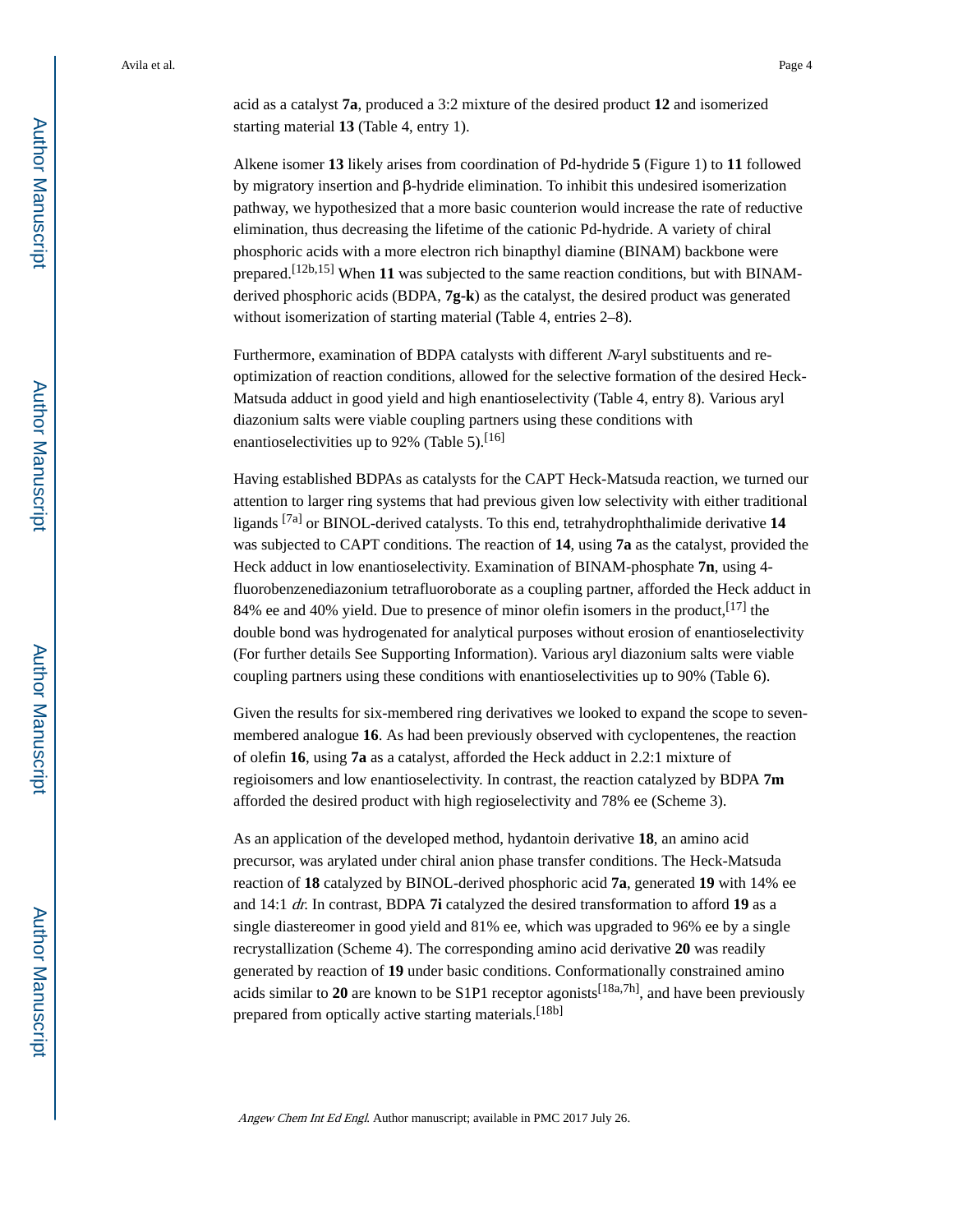The reductive elimination and isomerization steps<sup>[19]</sup> with both BINOL- and BINAMderived phosphate counterions (Schemes 2 and S1) were investigated using density functional theory computations  $(B3LYP-D3)$ .<sup>[20,21]</sup> The Gibbs free energies of activation computed at the SMD(Toluene)/B3LYP-D3/6-31G\*\*, SDD(Pd)//SMD(Toluene)/B3LYP-D3/6-31G\*\*,LANL2DZ(Pd) level of theory for reductive elimination step and isomerization of **11**. The Gibbs free energy of activation for the reductive elimination (Figure 1a) was found to be 2.2 kcal/mol lower with a BINAM-phosphate than with a BINOL-phosphate (See Table S3, Supporting Information). Presumably, the presence of less inductively withdrawing and more  $\pi$ -donating N-aryl substituents results in a more basic phosphate and consequently, a more favorable reductive elimination.

Calculations indicate that the chiral phosphate works in concert with a cationic (dba)Pdhydride<sup>[22]</sup> in the isomerization step. The optimized geometries (Figure 1b) indicate that the alkene accepts the hydride from the palladium while the phosphate oxygen simultaneously abstracts a methylene proton. When comparing BINOL- and BINAM-phosphates, isomerization barriers were found to be higher than the reductive elimination by 2.5 and 5.5 kcal/mol, respectively (See Table S3, Supporting Information). These values are in agreement with the experimental observations, as the alkene isomerization occurs when BINOL-phosphates are employed as co-catalysts, but is circumvented with the use of BINAM-phosphates.

In conclusion, we have developed an asymmetric Heck-Matsuda reaction of cyclopentene, cyclohexene, and cycloheptene derivatives using a chiral ion-pairing strategy. These first examples of chiral counterion controlled enantioselective Heck reactions offer an alternative to and compliment the recent advances in asymmetric variants employing chiral ligand. In addition, these comprise the first successful examples of enantioselective Heck-Matsuda arylation of a 6-membered ring system. In the cases of cyclopentene and cycloheptene starting materials, undesired alkene isomerization was circumvented by the application of BINAM-derived phosphoric acids as catalysts for CAPT. Furthermore, mechanistic insights gained through DFT calculations suggest that the nature of the counterion is integral to achieving the desired selectivity. More importantly, these results suggest that BINOL/ BINAM-derived phosphate counterions, that have almost exclusively been employed to control enantioselectivity, may offer a more general means to control reactivity and selectivity in transition metal mediated processes.

## **Supplementary Material**

Refer to Web version on PubMed Central for supplementary material.

## **Acknowledgments**

We acknowledge the National Institute of General Medical Sciences (R35 GM118190 to F.D.T. and R01 GM063540 to M.S.S.) for partial support of this work and IITB super-computing for the computing time. C.M.A. thanks Science without Borders for a postdoctoral fellowship (CSF/CNPq 201758/2014-8) and H.M.N. acknowledges the UNCF and Merck for generous funding. Mr. S. Kim is acknowledged for the paper revision and helpful discussion and suggestions. Dr. G. Schäfer is acknowledged for helpful suggestions, and Dr. W. Wolf and A. G. DiPasquale for the X-ray structure of **15b** and **19**. X-ray crystallography was performed using the UC Berkeley College of Chemistry CheXray facility supported by the NIH Shared Instrumentation Grant S10- RR027172.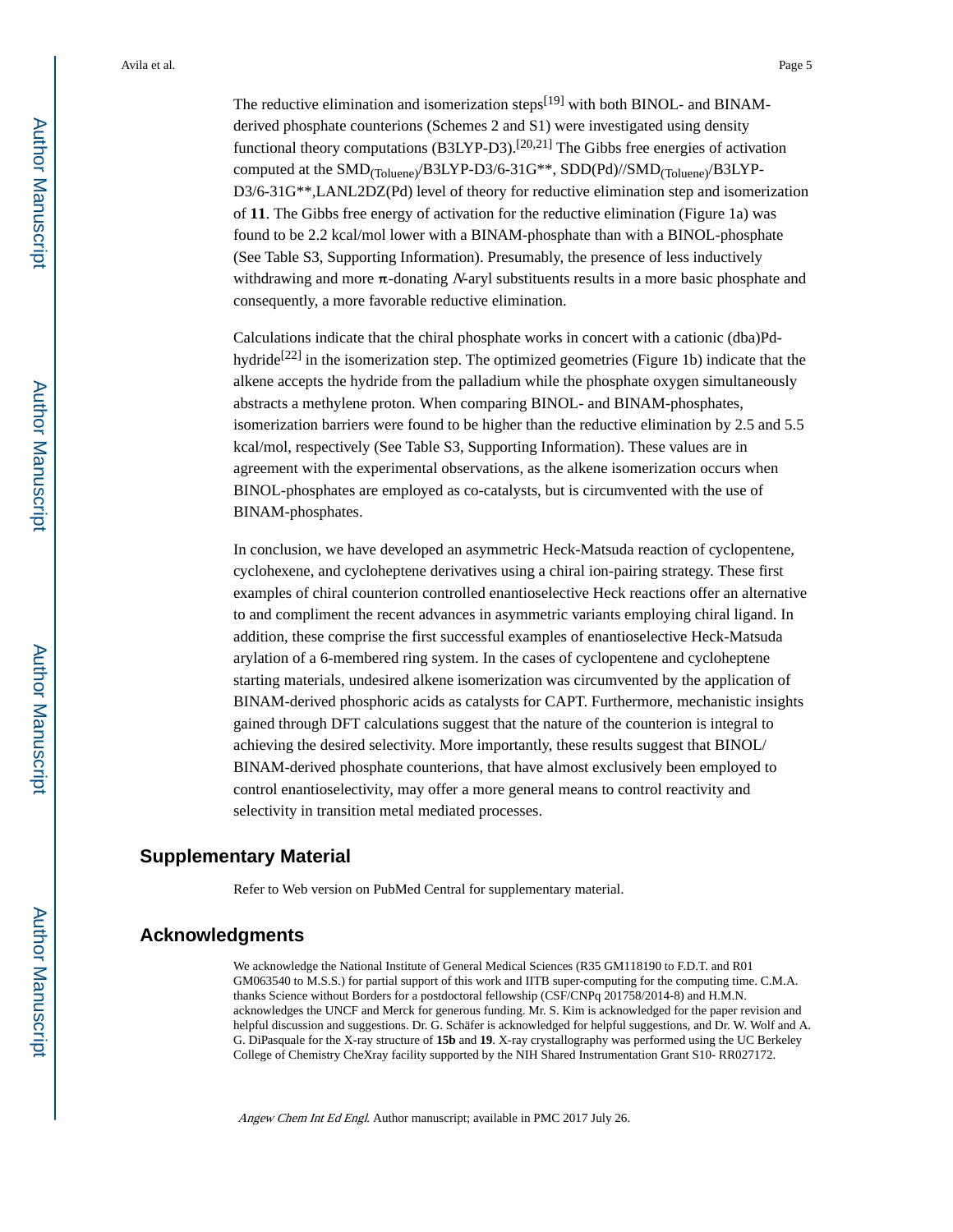## **References**

- 1. Kikukawa K, Matsuda T. Chem Lett. 1977; 6:159–162.
- 2. a) Roglans A, Pla-Quintana A, Moreno-Mañas M. Chem Rev. 2006; 106:4622–4643. [PubMed: 17091930] b) Taylor JG, Moro AV, Correia CRD. Eur J Org Chem. 2011; 2011:1403–1428.c) Mo F, Dong G, Zhang Y, Wang J. Org Biomol Chem. 2013; 11:1582–1593. [PubMed: 23358692] d) Felpin FX, Nassar-Hardy L, Le Callonnec F, Fouquet E. Tetrahedron. 2011; 67:2815–2831.
- 3. Balz G, Schiemann G. Ber dtsch Chem Ges A/B. 1927; 60:1186–1190.
- 4. a) Andrus MB, Song C. Org Lett. 2001; 3:3761–3764. [PubMed: 11700132] b) Kikukawa K, Nagira K, Wada F, Matsuda T. Tetrahedron. 1981; 37:31–36.c) Sengupta S, Bhattacharya S. J Chem Soc, Perkin Trans 1. 1993:1943–1944.
- 5. a) Dai M, Liang B, Wang C, Chen J, Yang Z. Org Lett. 2004; 6:221–224. [PubMed: 14723533] b) Masllorens J, Moreno-Mañas M, Pla-Quintana A, Roglans A. Org Lett. 2003; 5:1559–1561. [PubMed: 12713323] c) Brunner H, de Courcy NLC, Genêt J-P. Tetrahedron Lett. 1999; 40:4815– 4818.d) Masllorens J, Bouquillon S, Roglans A, Hénin F, Muzart J. J Organomet Chem. 2005; 690:3822–3826.e) Andrus MB, Song C, Zhang J. Org Lett. 2002; 4:2079–2082. [PubMed: 12049522] f) Severino EA, Correia CRD. Org Lett. 2000; 2:3039–3042. [PubMed: 11009340]
- 6. a) Yasui S, Fujii M, Kawano C, Nishimura Y, Ohno A. Tetrahedron Lett. 1991; 32:5601–5604.b) Yasui S, Fujii M, Kawano C, Nishimura Y, Shioji K, Ohno A. J Chem Soc, Perkin Trans 2. 1994:177–183.
- 7. a) Correia CRD, Oliveira CC, Salles AG Jr, Santos EAF. Tetrahedron Lett. 2012; 53:3325–3328.b) Oliveira CC, Angnes RA, Correia CRD. J Org Chem. 2013; 78:4373–4385. [PubMed: 23570395] c) Angnes RA, Oliveira JM, Oliveira CC, Martins NC, Correia CRD. Chem Eur J. 2014; 20:13117– 13121. [PubMed: 25155478] d) Carmona RC, Correia CRD. Adv Synth Catal. 2015; 357:2639– 2643.e) Oliveira CC, Pfaltz A, Correia CRD. Angew Chem Int Ed. 2015; 54:14036–14039.f) deAzambuja F, Carmona RC, Chorro THD, Heerdt G, Correia CRD. Chem Eur J. 2016; 22:11205– 11209. [PubMed: 27273079] g) de Oliveira Silva J, Angnes RA, Menezes da Silva VH, Servilha BM, Adeel M, Braga AAC, Aponick A, Correia CRD. J Org Chem. 2016; 81:2010–2018. [PubMed: 26836260] h) Khan IU, Kattela S, Hassan A, Correia CRD. Org Biomol Chem. 2016; 14:9476– 9480. [PubMed: 27722726] i) Kattela S, Heerdt G, Correia CRD. Adv Synth Catal. 2017; 359:260– 267.
- 8. Werner EW, Mei TS, Burckle AJ, Sigman MS. Science. 2012; 338:1455–1458. [PubMed: 23239733]
- 9. Oestreich M. Angew Chem Int Ed. 2014; 53:2282–2285.
- 10. Chiral Counterion Strategy:a) Hamilton GL, Kang EJ, Mba M, Toste FD. Science. 2007; 317:496– 499. [PubMed: 17656720] b) Rauniyar V, Lackner AD, Hamilton GL, Toste FD. Science. 2011; 334:1681–1684. [PubMed: 22194571] c) Mahlau M, List B. Angew Chem Int Ed. 2013; 52:518– 533.d) Phipps RJ, Hamilton GL, Toste FD. Nat Chem. 2012; 4:603–614. [PubMed: 22824891] e) Brak K, Jacobsen EN. Angew Chem Int Ed. 2013; 52:534–561.
- 11. Palladium-Organocatalysis:a) Nelson HM, Williams BD, Miró J, Toste FD. J Am Chem Soc. 2015; 137:3213–3216. [PubMed: 25723255] b) Mukherjee S, List B. J Am Chem Soc. 2007; 129:11336– 11337. [PubMed: 17715928] c) Jiang G, Halder R, Fang Y, List B. Angew Chem Int Ed. 2011; 50:9752–9755.d) Jiang G, List B. Angew Chem Int Ed. 2011; 50:9471–9474.e) Chai Z, Rainey TJ. J Am Chem Soc. 2012; 134:3615–3618. [PubMed: 22313246] f) Banerjee D, Junge K, Beller M. Angew Chem Int Ed. 2014; 53:13049–13053.g) Tao ZL, Zhang WQ, Chen DF, Adele A, Gong LZ. J Am Chem Soc. 2013; 135:9255–9258. [PubMed: 23734612] h) Jiang T, Bartholomeyzik T, Mazuela J, Willersinn J, Bäckvall J-E. Angew Chem. 2015; 127:6122–6125.
- 12. a) Nelson HM, Reisberg SH, Shunatona HP, Patel JS, Toste FD. Angew Chem Int Ed. 2014; 53:5600–5603.b) Nelson HM, Patel JS, Shunatona HP, Toste FD. Chem Sci. 2014; 6:170–173.c) Yamamoto E, Hilton MJ, Orlandi M, Saini V, Toste FD, Sigman MS. J Am Chem Soc. 2016; 138:15877–15880. [PubMed: 27960315]
- 13. a) Kaganovsky L, Cho KB, Gelman D. Organometallics. 2008; 27:5139–5145.b) Peñafiel I, Pastor IM, Yus M. Eur J Org Chem. 2012; 2012:3151–3156.For a ligand-based approach to controlling alkene isomers in the Heck reactions see:c) Hartung CG, Köhler K, Beller M. Org Lett. 1999;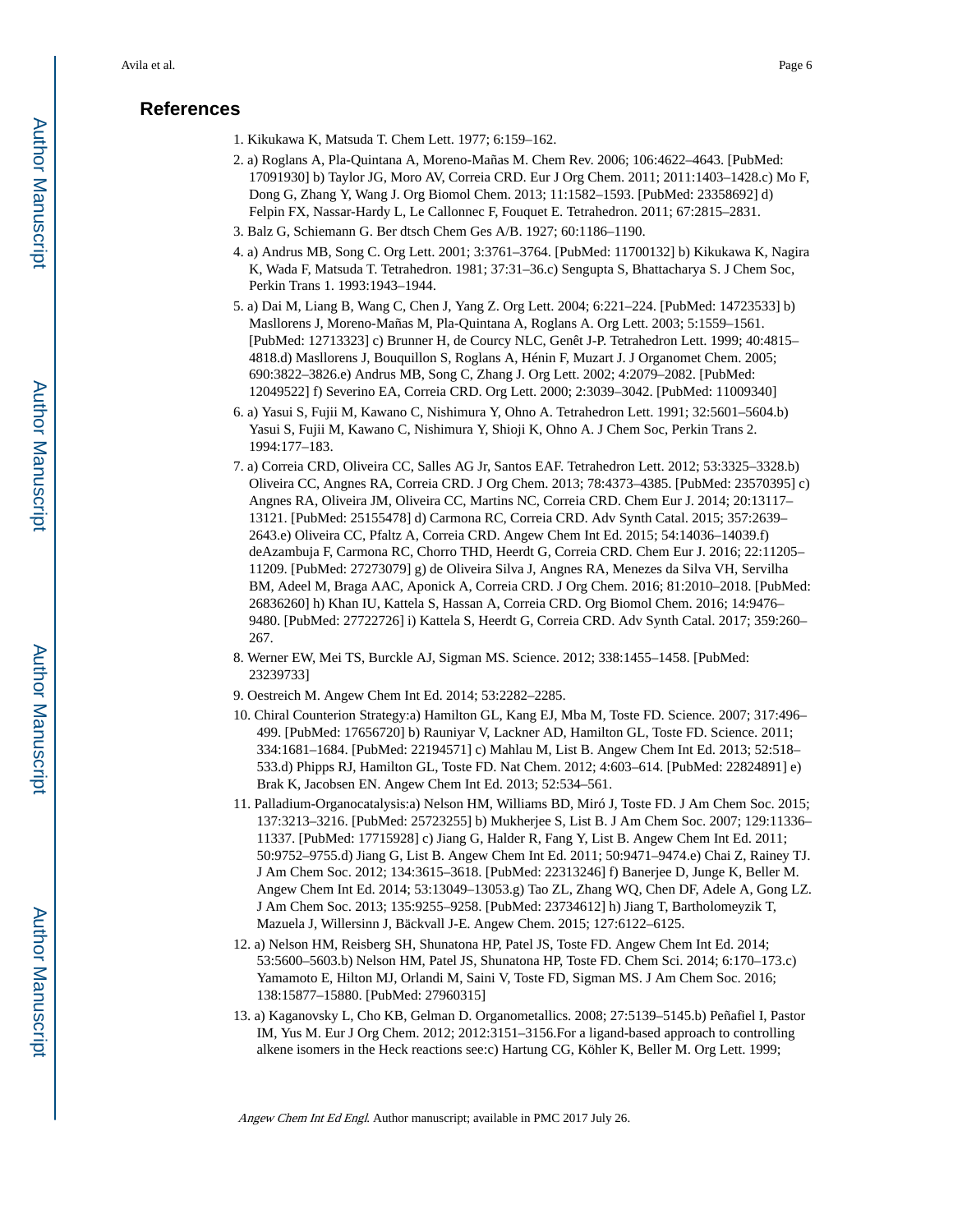1:709–711. [PubMed: 16118869] d) Lauer MG, Thompson MK, Shaughnessy KH. J Org Chem. 2014; 79:10837–10848. [PubMed: 25333873]

- 14. For reviews of ion-pairing in transition metal complexes see:a) Macchioni A. Chem Rev. 2005; 105:2039–2074. [PubMed: 15941209] b) Clot E. Eur J Inorg Chem. 2009; 2009:2319–2328.
- 15. Hatano M, Ikeno T, Matsumura T, Torii S, Ishihara K. Adv Synth Catal. 2008; 350:1776–1780.
- 16. The use of BDPA catalysts for the Heck-Matsuda reaction of **6** and **9** afforded the arylation products **8a** and **13a** in high yields as up to 65% and 52% ee, respectively (see supporting information, Table S1 and S2).
- 17. Unlike the reaction of with cyclopentene **11** and cycloheptene **16**, alkeneisomers are the result of isomerization of the alkene in the product **15** into conjugation with the maleimide carbonyl group(s).
- 18. a) Zhu R, Snyder AH, Kharel Y, Schaffter L, Sun Q, Kennedy PC, Lynch KR, Macdonald TL. J Med Chem. 2007; 50:6428–6435. [PubMed: 17994678] b) Wallace GA, Gordon TD, Hayes ME, Konopacki DB, Fix-Stenzel SR, Zhang X, Grongsaard P, Cusack KP, Schaffter LM, Henry RF, et al. J Org Chem. 2009; 74:4886–4889. [PubMed: 19489574]
- 19. a) Werner EW, Sigman MS. J Am Chem Soc. 2010; 132:13981–13983. [PubMed: 20858011] b) Werner EW, Sigman MS. J Am Chem Soc. 2011; 133:9692–9695. [PubMed: 21627305]
- 20. Jindal G, Sunoj RB. J Org Chem. 2014; 79:7600–7606. [PubMed: 25050786]
- 21. (a) All geometries were optimized at the SMD(Toluene)/B3LYP-D3/6-31G\*\*,LANL2DZ(Pd) level of theory.Gaussian09, Rev. D.01 is employed for all the computations.Frisch, MJ., et al. Gaussian09, Revision D.01. Gaussian, Inc.; Wallingford, CT: 2013. (c) The optimized geometries of the transition states and intermediates for the reductive elimination and isomerization steps are respectively given in Figures S1 and S2 in the SI.
- 22. a) Sabino AA, Machado AHL, Correia CRD, Eberlin MN. Angew Chem Int Ed. 2004; 43:2514– 2518.b) Oliveira CC, dos Santos EAF, Nunes JHB, Correia CRD. J Org Chem. 2012; 77:8182– 8190. [PubMed: 22924670]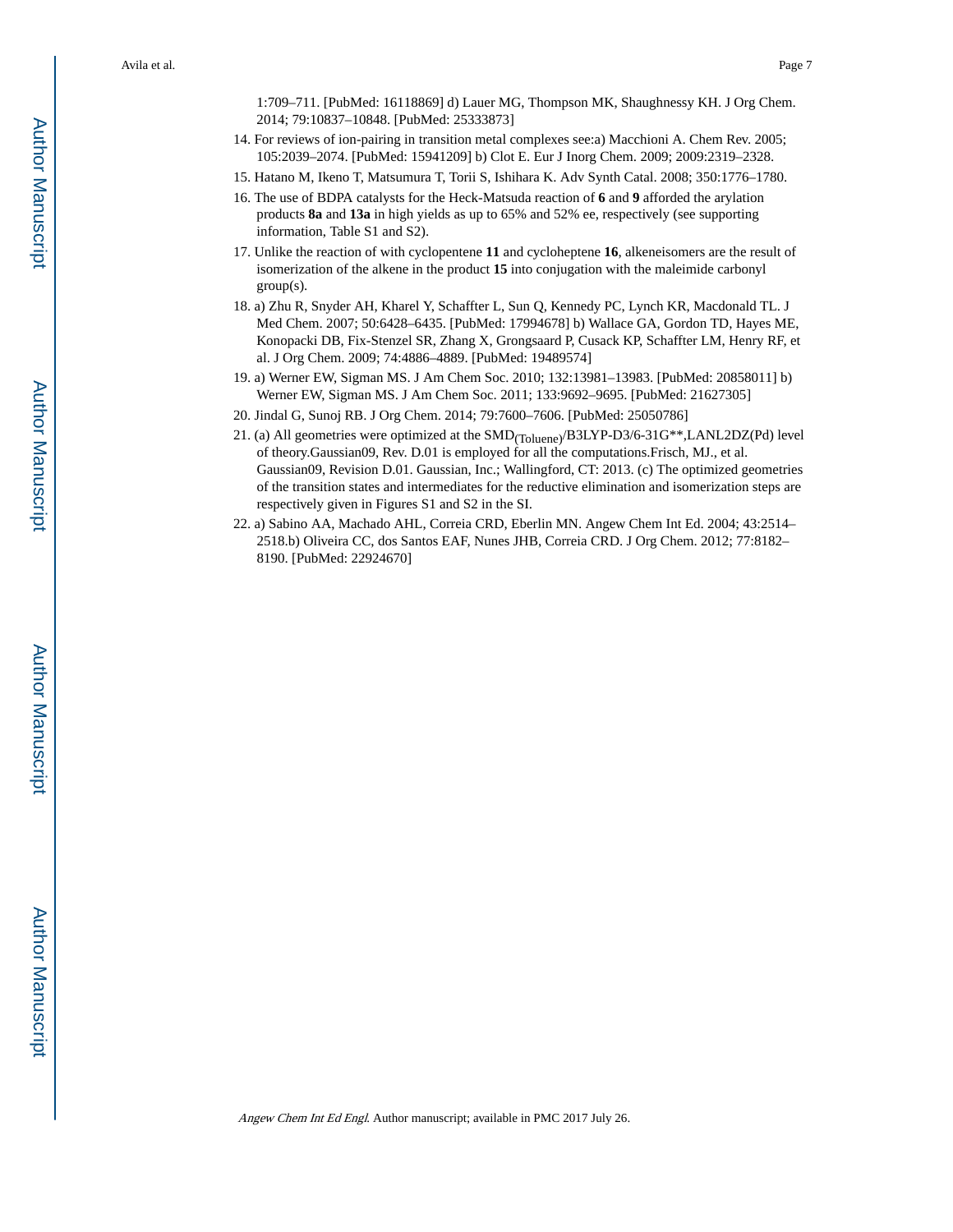



(b) Isomerization step with BINOL derived phosphate



## **Figure 1.**

Optimized transition state geometries for (a) reductive elimination and (b) isomerization of **11** in the presence of chiral phosphates at the SMD(Toluene)/B3LYP-D3/6-31G\*\*, LANL2DZ(Pd) level of theory. The distances are in Å. Only selected hydrogen atoms are shown for improved clarity. C=black, O=red, H=gray, N=cyan, P=blue and Pd=green.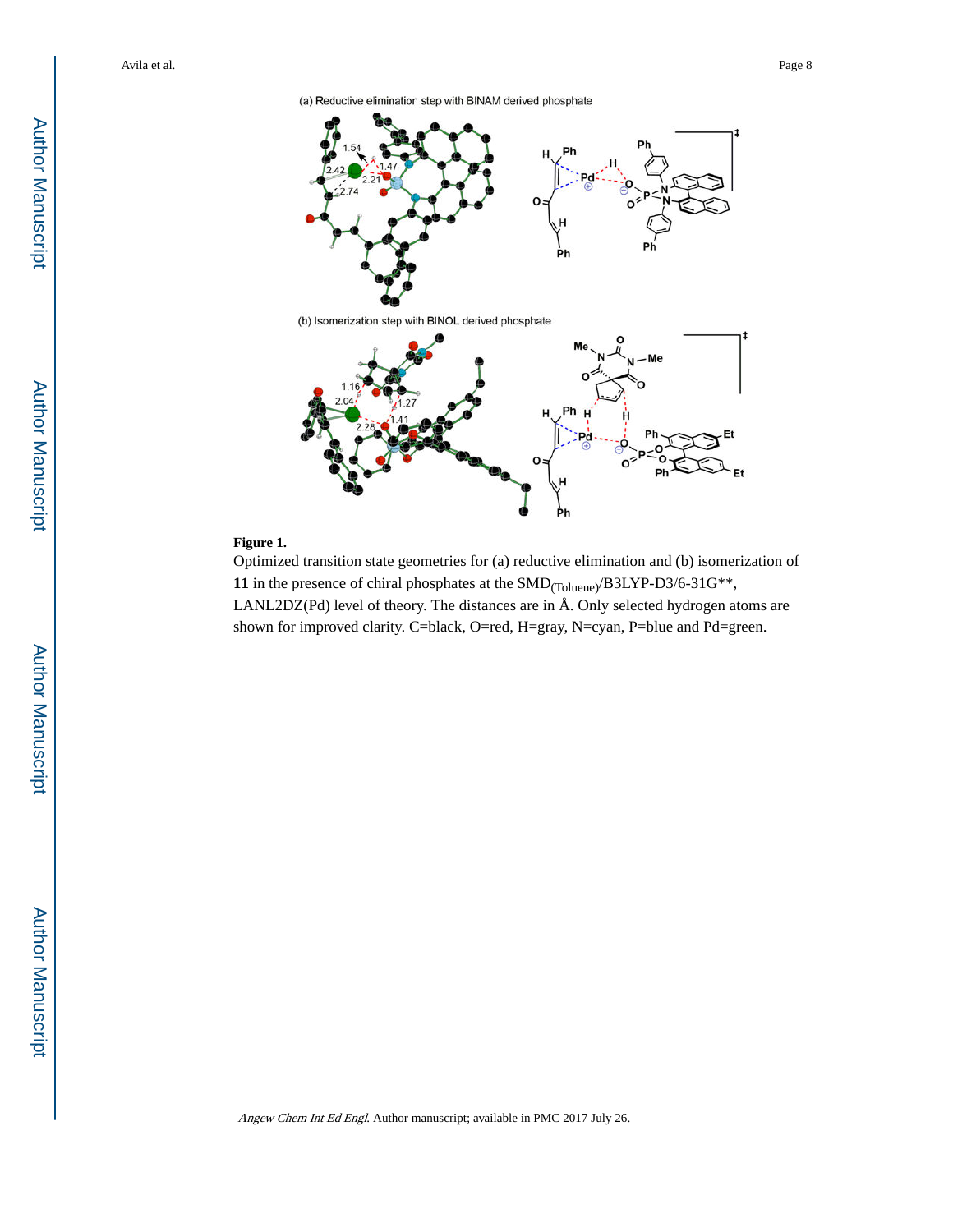Ph



(b) Sigman et. al. 2012





Heck–Matsuda reaction and enantioselective variants.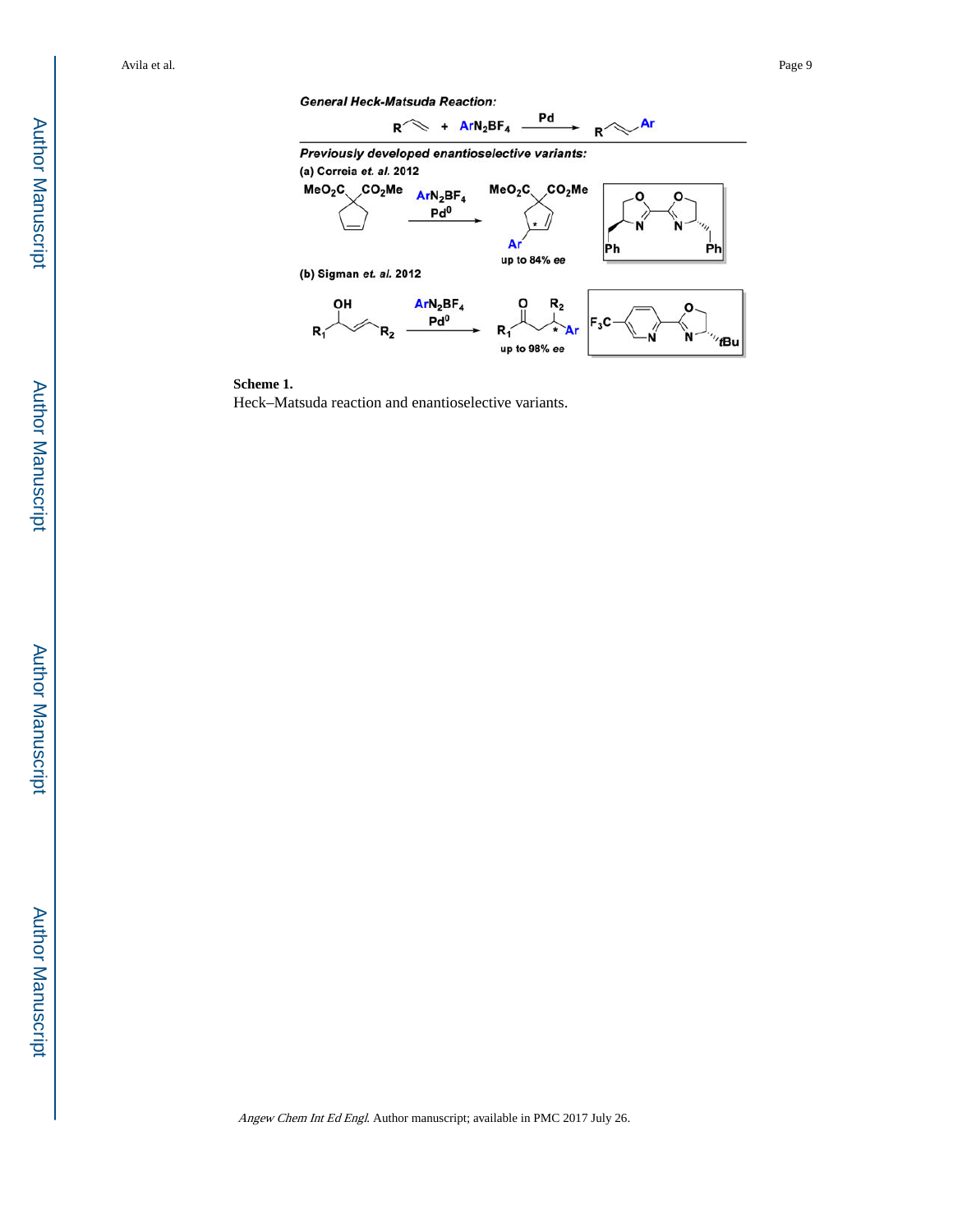

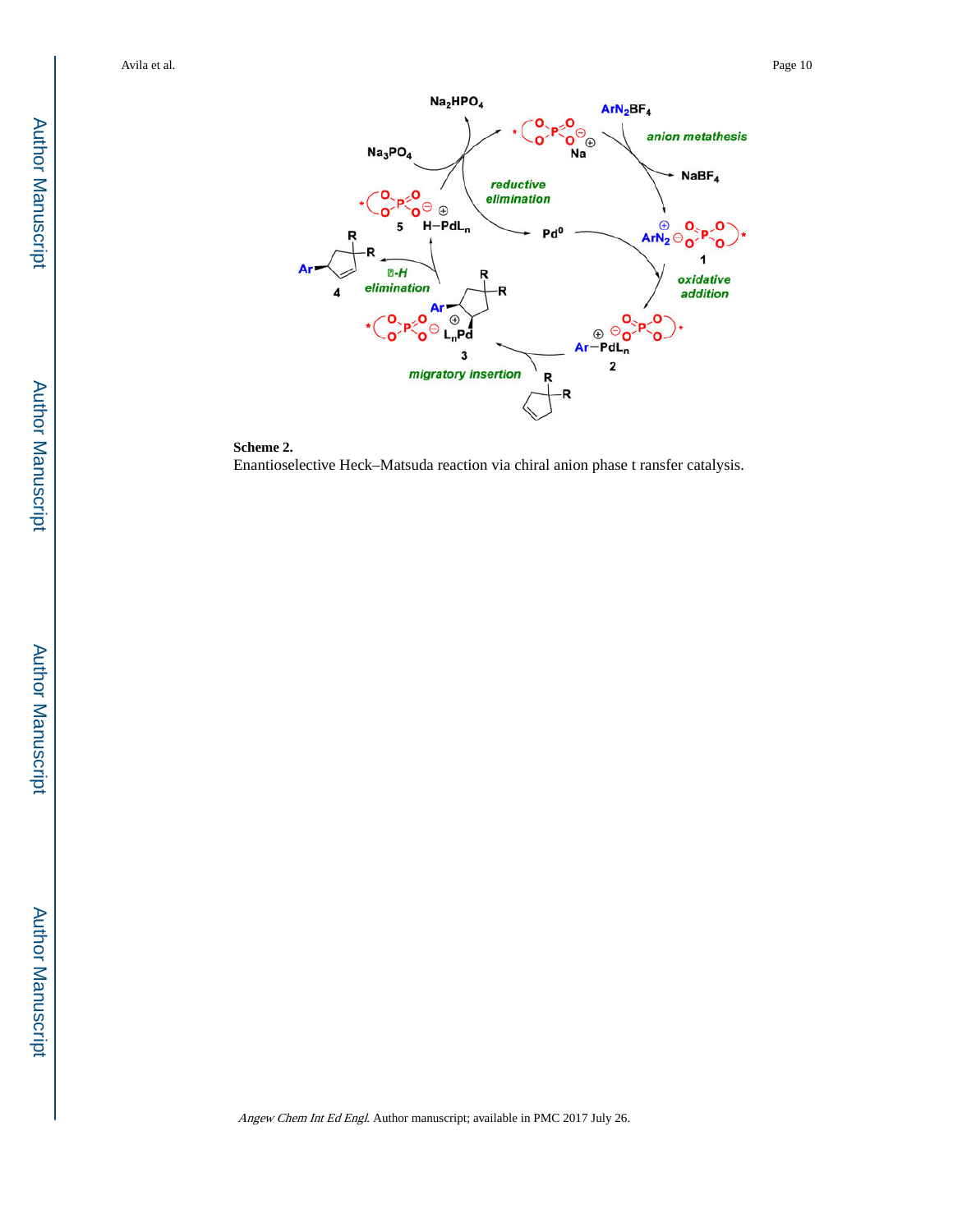



**Scheme 3.**  Arylation of Cycloheptene **16** .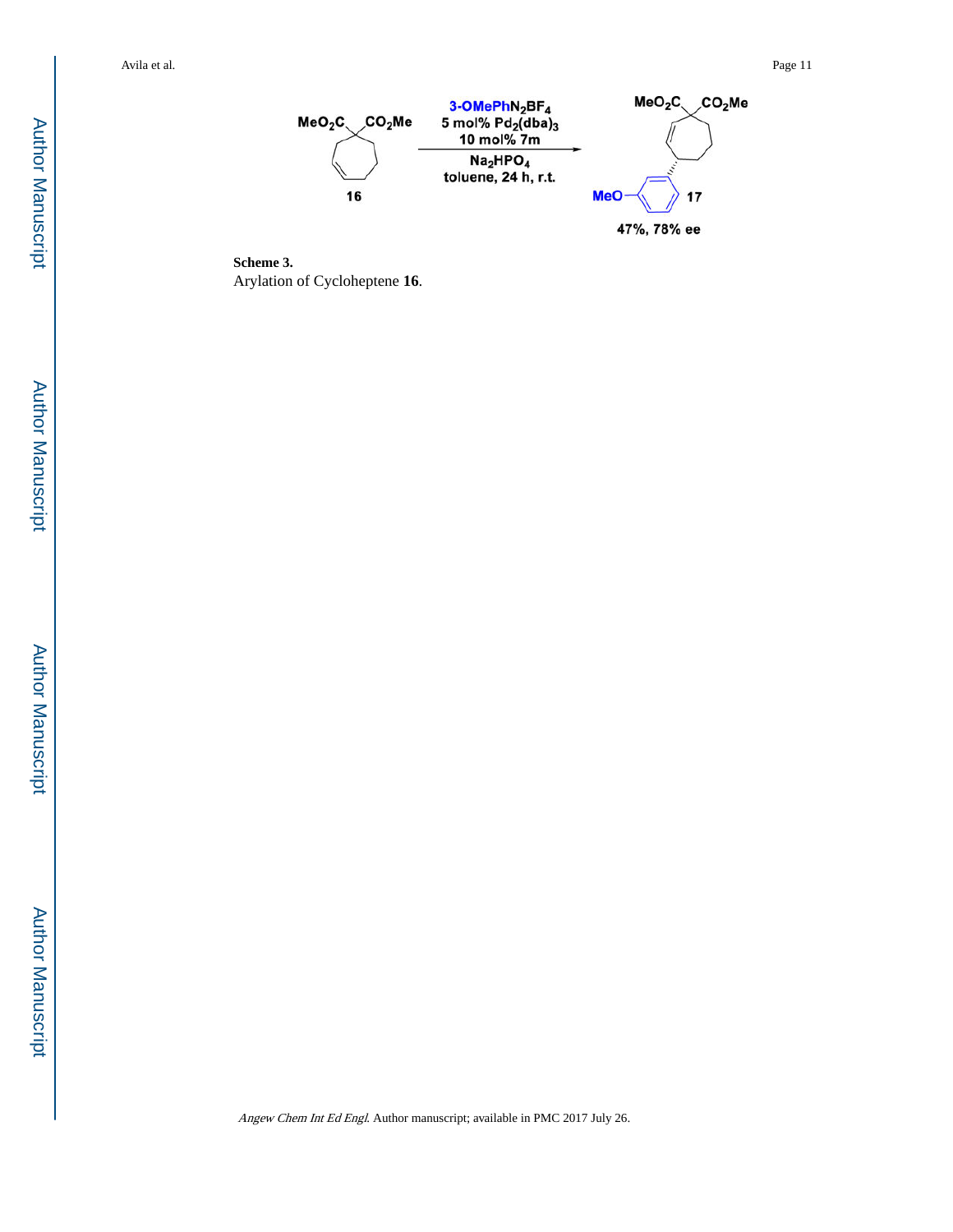



Enantioselective synthesis of amino acid **20** .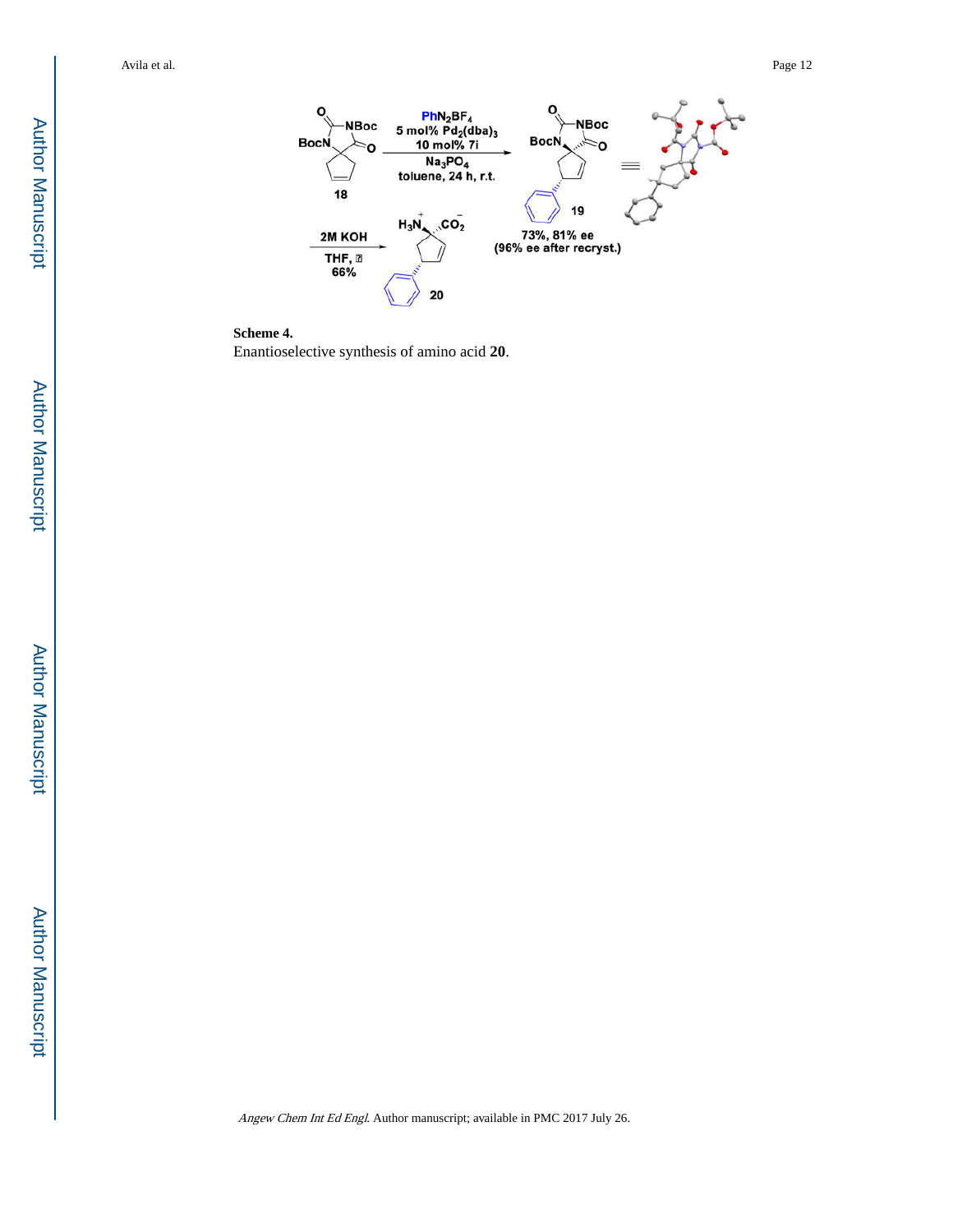

|      | $\bullet$       |                                                                                                                                                                                  | base, solvent                   |               | $\infty$<br>Ĕ                                                                                                                                                                                                                                                                                                                                                                                                               |                                        |
|------|-----------------|----------------------------------------------------------------------------------------------------------------------------------------------------------------------------------|---------------------------------|---------------|-----------------------------------------------------------------------------------------------------------------------------------------------------------------------------------------------------------------------------------------------------------------------------------------------------------------------------------------------------------------------------------------------------------------------------|----------------------------------------|
| CAPT |                 | solvent                                                                                                                                                                          | base                            | temp          | yield (%) <sup>[b]</sup>                                                                                                                                                                                                                                                                                                                                                                                                    | ee $({}^o\!\!/_0)^{\!\!}/\!\!{}^{[c]}$ |
| 7a   |                 | toluene                                                                                                                                                                          | $\rm Na_2CO_3$                  | t.            | 76                                                                                                                                                                                                                                                                                                                                                                                                                          | $\frac{1}{2}$                          |
|      | 7a              | benzene                                                                                                                                                                          | Na <sub>2</sub> CO <sub>3</sub> | t.t.          | 80                                                                                                                                                                                                                                                                                                                                                                                                                          | 57                                     |
|      | $\mathbb{Z}$    | <b>MTBE</b>                                                                                                                                                                      | $\rm Na_2CO_3$                  | t.            | $\frac{8}{3}$                                                                                                                                                                                                                                                                                                                                                                                                               | 59                                     |
|      | 7a              | benzene/MTBE 3:2                                                                                                                                                                 | $\rm Na_2CO_3$                  | Ľ.            | 86                                                                                                                                                                                                                                                                                                                                                                                                                          | 8                                      |
|      | I               | benzene/MTBE 3:2                                                                                                                                                                 | Na <sub>2</sub> CO <sub>3</sub> | d             | σ                                                                                                                                                                                                                                                                                                                                                                                                                           | I                                      |
|      | $\overline{7}a$ | benzene/MTBE 3:2                                                                                                                                                                 |                                 | r.t.          | ₽                                                                                                                                                                                                                                                                                                                                                                                                                           |                                        |
|      | $\mathbb{Z}$    | benzene/MTBE 3:2                                                                                                                                                                 | $K_2CO_3$                       | t.t.          | 57                                                                                                                                                                                                                                                                                                                                                                                                                          | 70                                     |
|      | $\mathbb{Z}$    | benzene/MTBE 3:2                                                                                                                                                                 | $K_2CO_3$                       | $_{\rm O}$ or | 80                                                                                                                                                                                                                                                                                                                                                                                                                          | 85                                     |
|      | 5               | benzene/MTBE 3:2                                                                                                                                                                 | $\text{Na}_2\text{CO}_3$        | t.t.          | 85                                                                                                                                                                                                                                                                                                                                                                                                                          | 45                                     |
|      | 70              | benzene/MTBE 3:2                                                                                                                                                                 | $\rm Na_2CO_3$                  | t.t           | 5                                                                                                                                                                                                                                                                                                                                                                                                                           | 3                                      |
|      | 7d              | benzene/MTBE 3:2                                                                                                                                                                 | $\rm Na_2CO_3$                  | t.i           | 54                                                                                                                                                                                                                                                                                                                                                                                                                          | ¥                                      |
|      | 7e              | benzene/MTBE 3:2                                                                                                                                                                 | $\rm Na_2CO_3$                  | I.L           | 88                                                                                                                                                                                                                                                                                                                                                                                                                          | $\frac{4}{3}$                          |
|      | H               | benzene/MTBE 3:2                                                                                                                                                                 | Na <sub>2</sub> CO <sub>3</sub> | E.L           | 82                                                                                                                                                                                                                                                                                                                                                                                                                          | 36                                     |
|      |                 | œ<br>7a, Ar = 2,4,6-(Cy) <sub>3</sub> C <sub>0</sub> H <sub>2</sub><br>7b, Ar = 2,4,6-(iPr) <sub>3</sub> C <sub>0</sub> H <sub>2</sub> <b>R</b> <sub>1</sub><br>풍<br>ä<br>ä<br>ö | ā<br>ĕ<br>ó<br>ó                | .<br>آه       | <b>OH</b> 7d, R <sub>1</sub> = H, Ar = 2,4,6-(Cy) <sub>3</sub> C <sub>6</sub> H <sub>2</sub><br>7e, R <sub>1</sub> = C <sub>0</sub> H <sub>17</sub> : Ar = 2,4,6-(Pr) <sub>3</sub> C <sub>6</sub> H <sub>2</sub><br>7f, R <sub>1</sub> = C <sub>8</sub> H <sub>17</sub> ; Ar = 2,4,6-(Cy) <sub>3</sub> C <sub>8</sub> H <sub>2</sub><br>7c, R <sub>1</sub> = H; Ar = 2,4,8-(iPr) <sub>3</sub> C <sub>e</sub> H <sub>2</sub> |                                        |
|      |                 |                                                                                                                                                                                  |                                 |               |                                                                                                                                                                                                                                                                                                                                                                                                                             |                                        |

Angew Chem Int Ed Engl. Author manuscript; available in PMC 2017 July 26.

 $\frac{[a]}{2}$ Conditions: 6 (1 equiv, 0.027 mmol); phenyldiazonium tetrafluoroborate (1.4 equiv); Pd2(dba)3 (0.05 equiv); 7 (0.1 equiv); base (6 equiv); solvent (0.75 mL); 24 h. [a] Conditions: **6** (1 equiv, 0.027 mmol); phenyldiazonium tetrafluoroborate (1.4 equiv); Pd2(dba)3 (0.05 equiv); **7** (0.1 equiv); base (6 equiv); solvent (0.75 mL); 24 h.

 $\mathit{1bY}\xspace$  ried determined by  $\rm ^1H\mbox{-}NMR$  utilizing 1,4-dinitrobenzene as an internal standard. 1H-NMR utilizing 1,4-dinitrobenzene as an internal standard.  $[b]$  Yield determined by

 $\ell c I$ Enantiomeric excess determined by chiral HPLC. MTBE: Methyl ear-butyl ether.  $^{12}$ Enantiomeric excess determined by chiral HPLC. MTBE: Methyl tert-butyl ether.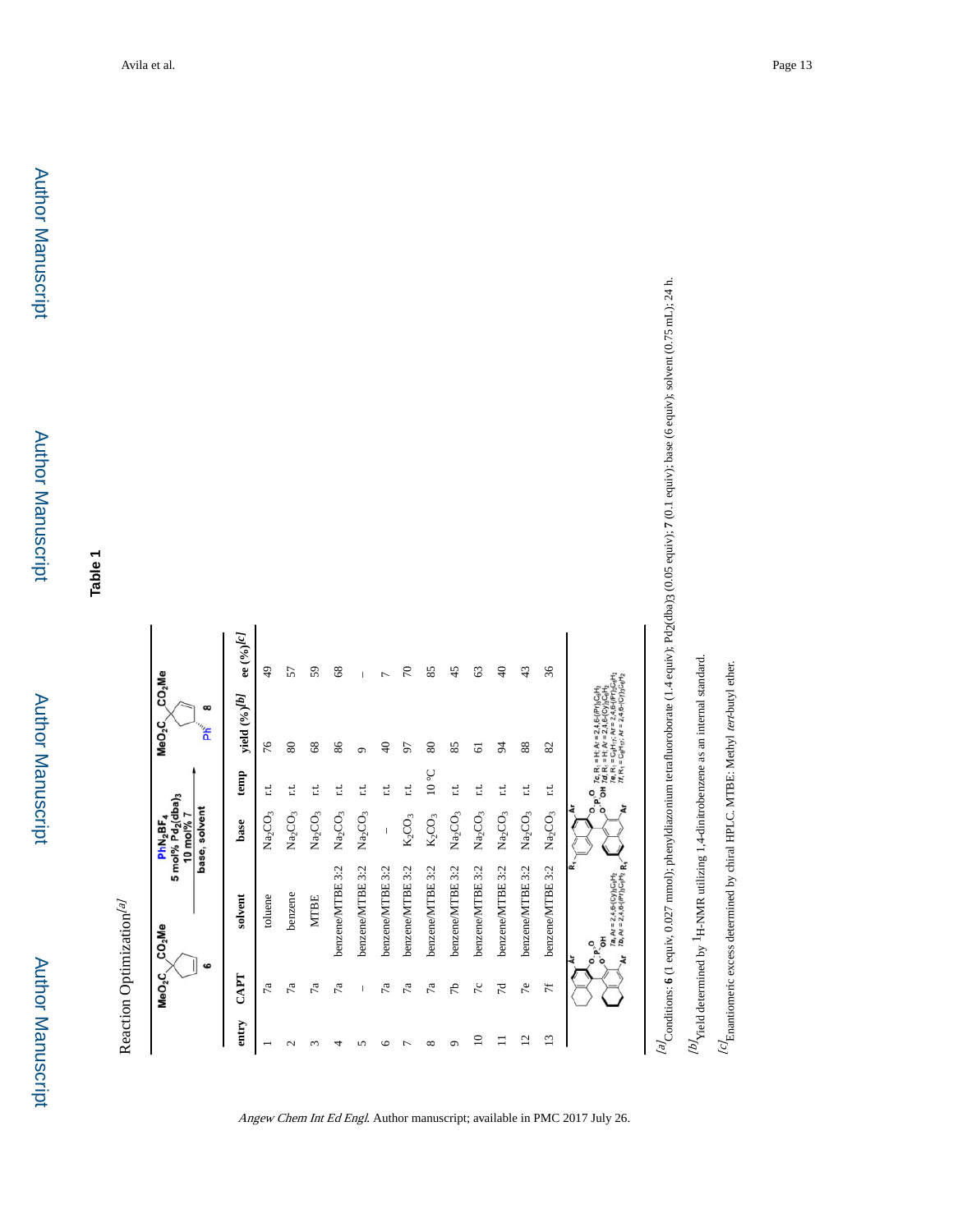Aryl Diazonium Scope<sup>[a]</sup>

| MeO <sub>2</sub> C | ArN <sub>2</sub> BF <sub>4</sub><br>CO <sub>2</sub> Me<br>5 mol% $Pd_2(dba)_3$<br>10 mol% 7a, K <sub>2</sub> CO <sub>3</sub><br>benzene:MTBE (3:2)<br>24 h, 10 °C<br>6 | MeO <sub>2</sub> C <sub>3</sub><br>R | CO <sub>2</sub> Me<br>8a-i |
|--------------------|------------------------------------------------------------------------------------------------------------------------------------------------------------------------|--------------------------------------|----------------------------|
| entry              | $R =$                                                                                                                                                                  | yield $(\frac{6}{9})$ <sup>[b]</sup> | ee $(\frac{6}{6})$ [c]     |
| 1                  | H(8a)                                                                                                                                                                  | 82                                   | 85                         |
| 2                  | $3-CF_3(8b)$                                                                                                                                                           | 70                                   | 84                         |
| 3                  | $4-F(8c)$                                                                                                                                                              | 81                                   | 85                         |
| $\overline{4}$     | $3$ -OMe $(8d)$                                                                                                                                                        | 81                                   | 79                         |
| 5                  | $4$ -OMe $(8e)$                                                                                                                                                        | 73                                   | 82                         |
| 6                  | $3,5$ -Me $(8f)$                                                                                                                                                       | 79                                   | 82                         |
| $\overline{7}$     | $4-fBu(8g)$                                                                                                                                                            | 82                                   | 87                         |
| 8                  | $4-Ph(8h)$                                                                                                                                                             | 66                                   | 85                         |
| 9                  | 4-OMe, 3-CI (8i)                                                                                                                                                       | 80                                   | 80                         |
| 10                 | $2-F(8i)$                                                                                                                                                              | 15                                   | 94                         |

[a] Conditions: **6** (1 equiv, 0.054mmol); aryldiazonium tetrafluoroborate (1.4 equiv); Pd2(dba)3 (0.05 equiv); **7a** (0.10 equiv); K2CO3 (2 equiv); solvent (1.6 mL); 24 h.

[b]<br>Isolated yields.

 $^{[c]}$ Enantiomeric excess determined by chiral phase HPLC.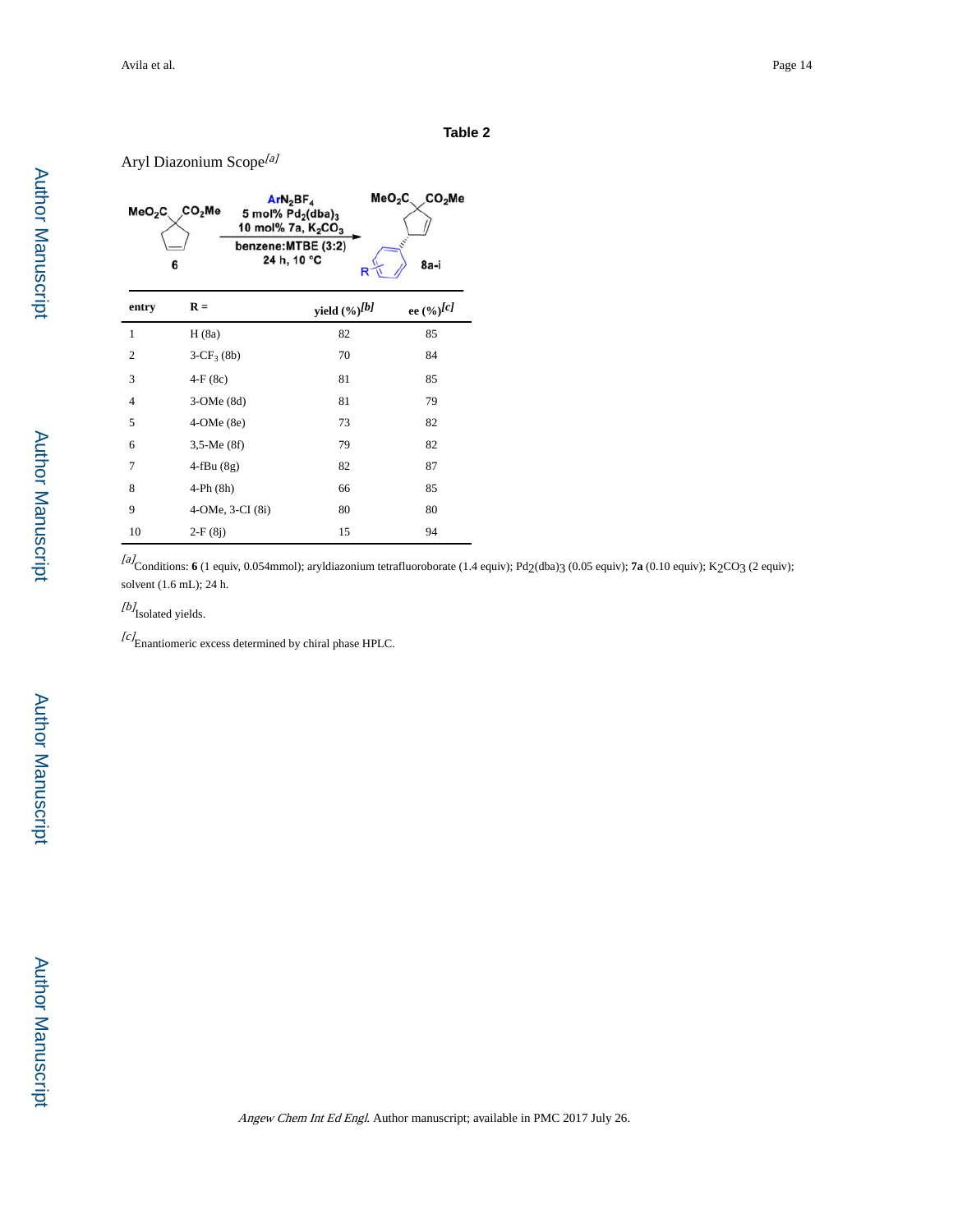Arylation of Monosubstituted Cyclopentene<sup>[a]</sup>

|   | ArN <sub>2</sub> BF <sub>A</sub><br>NTsBoc $Pd_2$ (4-OMe-dba) <sub>3</sub> | <b>NTsBoc</b> | $R =$             | yield [b] | $ee$ <sup>[c]</sup> |
|---|----------------------------------------------------------------------------|---------------|-------------------|-----------|---------------------|
|   | 10 mol% 7a                                                                 |               | $4-F(10a)$        | 86        | 90                  |
|   | $Cs2CO3$ , toluene                                                         |               | $3.5$ -Me $(10b)$ | 86        | 86                  |
|   | 24 h, r.t.                                                                 |               | 4-Ph (10c)        | 53        | 84                  |
| 9 |                                                                            | $10a-d$       | 3-OMe (10d)       | 70        | 83                  |

[a] Conditions: **9** (1 equiv, 0.05mmol); aryldiazonium tetrafluoroborate (1.5 equiv); Pd2(4-MeO-dba)3 (0.05 equiv); **7a** (0.10 equiv); Cs2CO3 (2 equiv); toluene (1.0 mL); 24 h.

[b]<sub>Isolated yields.</sub>

 $[c]$ Enantiomeric excess determined by chiral HPLC.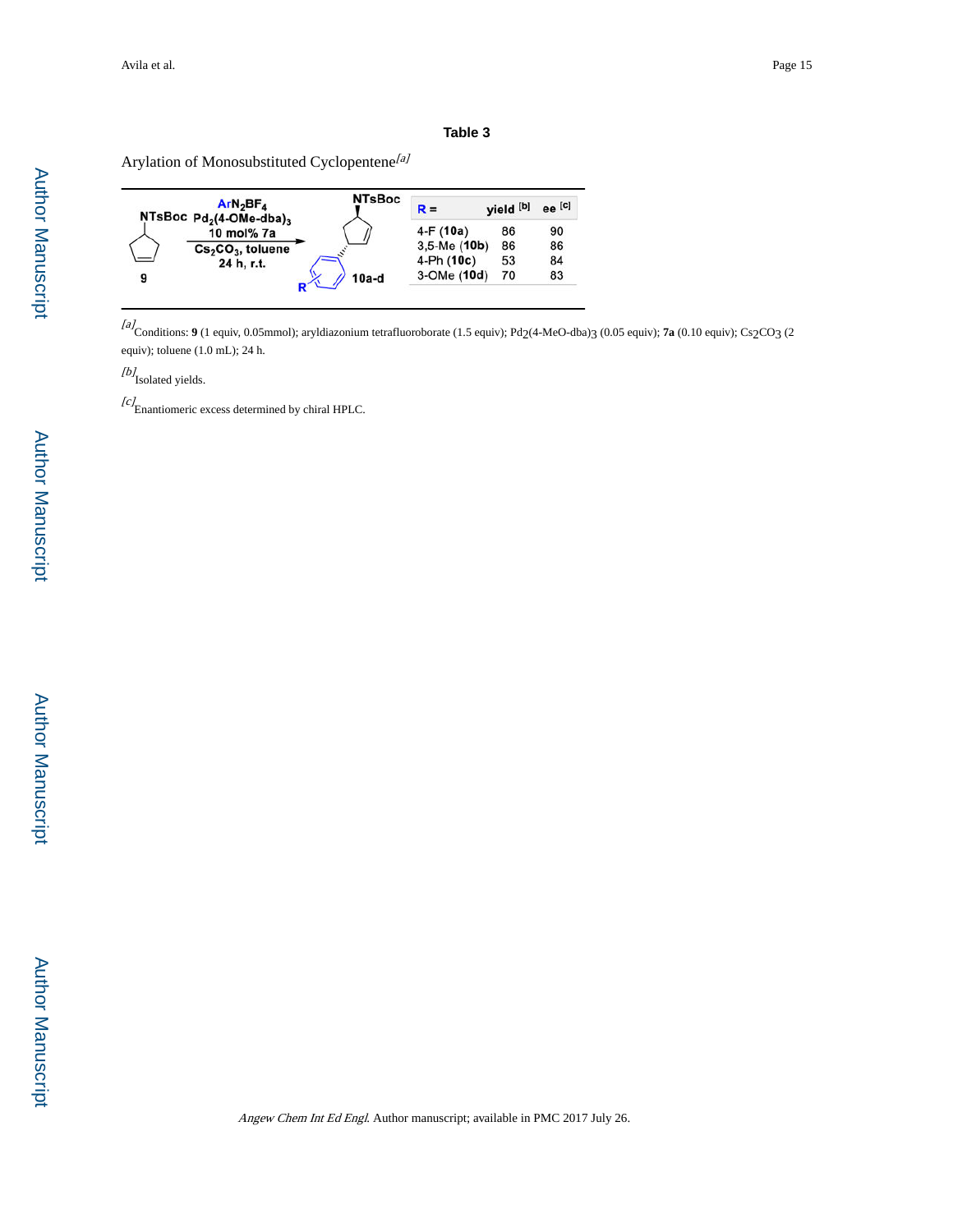| ŝ                                                                                                                             | ee $({}^o\!\!/_0)^{\!\!}/\!\!{}^{\mathbb C} J$    | ¥               | 55              | 57                            | 36              | 74              | 82              | 82                     | 87              |                                                                                                                                                                                                                                                      |
|-------------------------------------------------------------------------------------------------------------------------------|---------------------------------------------------|-----------------|-----------------|-------------------------------|-----------------|-----------------|-----------------|------------------------|-----------------|------------------------------------------------------------------------------------------------------------------------------------------------------------------------------------------------------------------------------------------------------|
|                                                                                                                               | соп<br>v. $({}^o\!/\!\delta)^{\!\!/}{}^{\!\!B\!}$ | $\overline{50}$ | 78              | 95                            | 75              | 96              | 50              | 95                     | 95              | 7n, $Ar = 1, 4$ -Benzodioxane-C <sub>6</sub> H <sub>4</sub> <sup>[d]</sup><br><b>7m, Ar</b> = $3,5-(OPr)_{2}-C_{6}H_{4}^{[d]}$<br>7k, $Ar = 4$ -Adamantyl- $C_6H_4$<br>71, Ar = 3,5-(OMe) <sub>2</sub> -C <sub>6</sub> H <sub>4</sub> <sup>[d]</sup> |
| 2                                                                                                                             | 12:13                                             | 3:2             | >20:1           | >20:1                         | >20:1           | >20:1           | >20:1           | $>20:1$                | >20:1           |                                                                                                                                                                                                                                                      |
|                                                                                                                               | base                                              | $\rm Na_2CO_3$  | $\rm Na_2CO_3$  | $\text{Na}_{2}\text{HPO}_{4}$ | $\rm Na_2HPO_4$ | $\rm Na_2HPO_4$ | $\rm Na_2HPO_4$ | $\rm Na_2HPO_4$        | $\rm Na_2HPO_4$ | $7i$ , Ar = 4-fButyl-C <sub>6</sub> H <sub>4</sub><br><b>7h</b> , $Ar = 4 - CF_3 - C_6H_4$<br>$7J$ , Ar = 4-Mes-C <sub>6</sub> H <sub>4</sub><br>7g, $Ar = 4$ -Me-C <sub>6</sub> H <sub>4</sub>                                                      |
| $5 \text{ mol%}$ $Pd_2$ (dba) <sub>3</sub><br>toluene, 24 h, r.t<br>4-F-PhN <sub>2</sub> BF <sub>4</sub><br>10 mol% 7<br>base | solvent                                           | toluene         | toluene         | toluene                       | toluene         | toluene         | tol/MTBE 1:1    | tolMTBE <sub>1:1</sub> | <b>MTBE</b>     |                                                                                                                                                                                                                                                      |
| o<br>ö                                                                                                                        | CAPT                                              | 7a              | 78              | $\frac{8}{5}$                 | 47              | $\ddot{\pi}$    | 5               | 7k                     | 1к              | z                                                                                                                                                                                                                                                    |
|                                                                                                                               | entry                                             |                 | $\mathbf{\sim}$ |                               |                 |                 |                 |                        | ∞               |                                                                                                                                                                                                                                                      |

Angew Chem Int Ed Engl. Author manuscript; available in PMC 2017 July 26.

 $\frac{[a]}{2}$ Conditions: 11 (1 equiv, 0.025mmol); 4-fluorophenyldiazonium tetrafluoroborate (1.2equiv); Pd2(dba)3 (0.05 equiv); 7 (0.1 equiv); base (2 equiv); solvent (0.50 mL); 24 h. [a] Conditions: **11** (1 equiv, 0.025mmol); 4-fluorophenyldiazonium tetrafluoroborate (1.2equiv); Pd2(dba)3 (0.05 equiv); **7** (0.1 equiv); base (2 equiv); solvent (0.50 mL); 24 h.

 $\frac{1}{b}$  Conversion determined by crude  $^{16}\!U_\mathrm{Conversion}$  determined by crude  $^1\mathrm{HNMR}$ 

 $\emph{lcf}_\text{Enantiometric excess determined by chiral HPLC.}$  $^{16}C$  Enantiomeric excess determined by chiral HPLC.

 $\left[d\right]_{\rm Low\ conversion.}$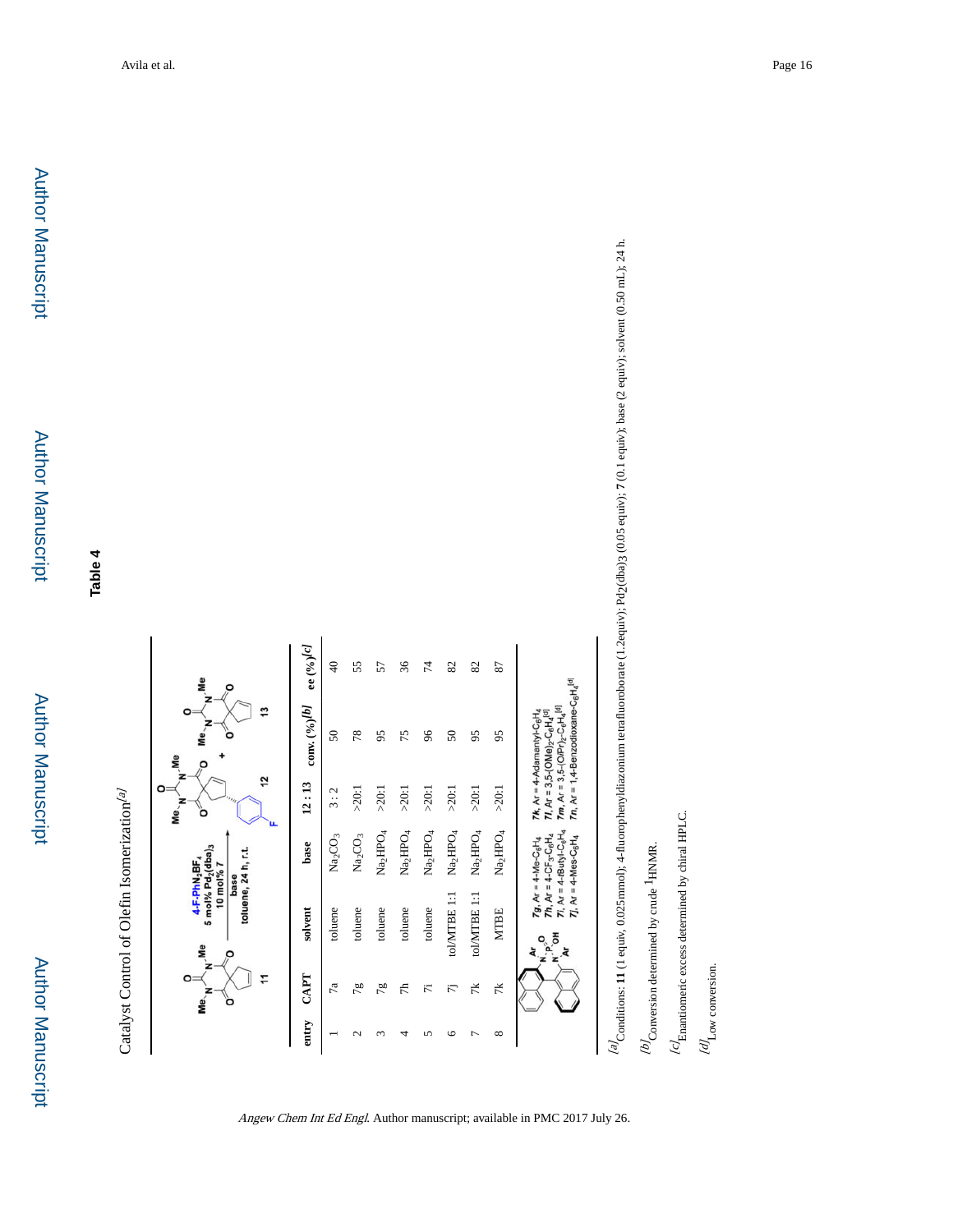## Aryl Diazonium Scope<sup>[a]</sup> Me  $ArN_2BF_4$ <br>5 mol%  $Pd_2(dba)_3$ 10 mol% 7k  $Na<sub>2</sub>HPO<sub>4</sub>$ <br>MTBE, 24 h, r.t.  $11$  $12a-f$ **entry R** = **yield**  $(\frac{6}{6})^{b}$  **ee**  $(\frac{6}{6})^{c}$ 1 H (12a) 70 86 2 4-tBu (12b) 92 92 3 4-Me (12c) 67 90 4 4-F (12d) 79 85 5 3-F (12e) 92 84 6  $3-CF_3(12f)$  94 90

[a] Conditions: **11** (1 equiv, 0.025mmol); aryldiazonium tetrafluoroborate (1.5 equiv); Pd2(dba)3 (0.05 equiv); **7k** (0.10 equiv); Na2HPO4 (2 equiv); solvent (0.50 mL); 24 h.

[b]<sub>Isolated yields.</sub>

 $^{[c]}$ Enantiomeric excess determined by chiral phase HPLC.